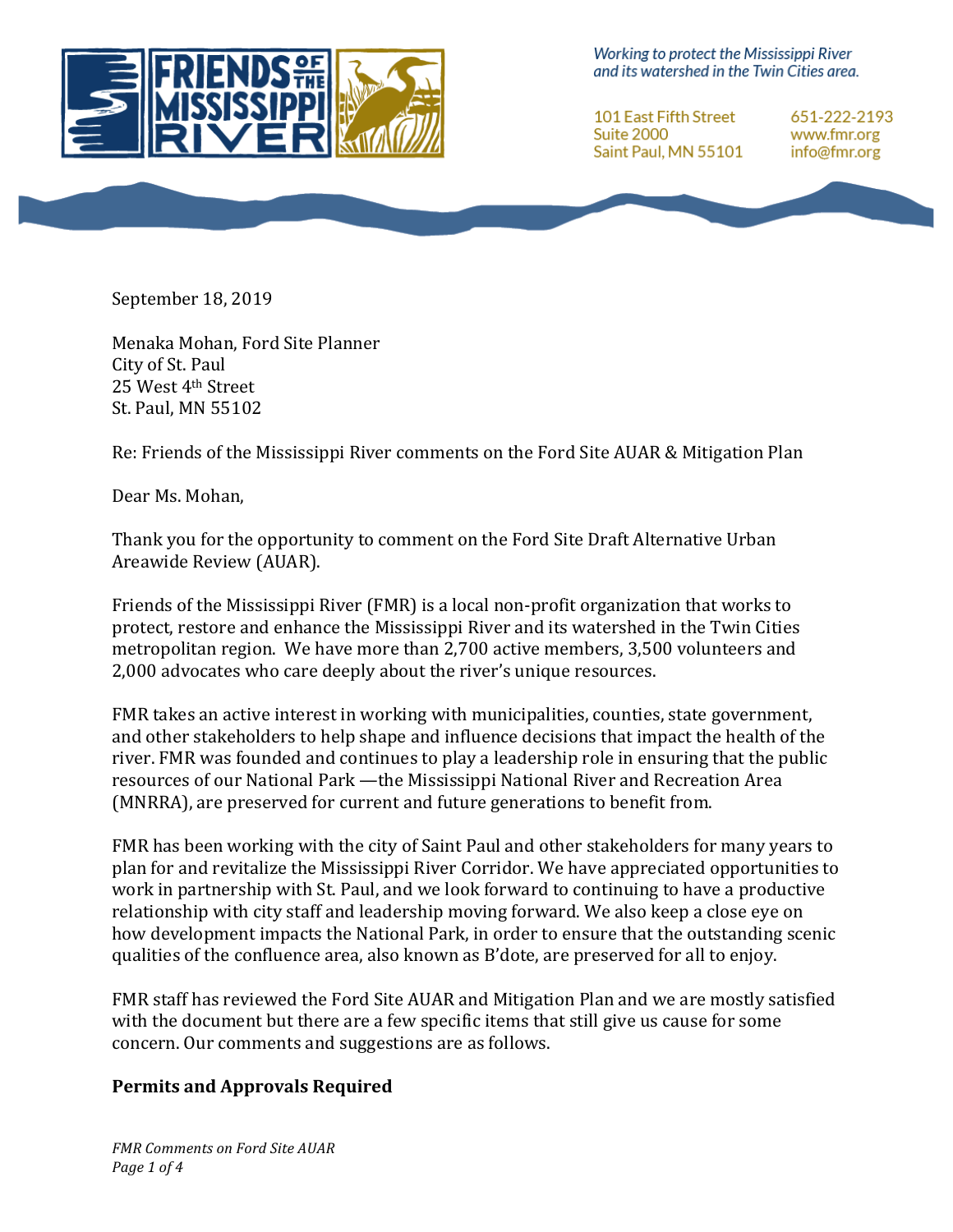If the city has adopted a new Mississippi River Corridor Critical Area (MRCCA) ordinance, permits may be needed for vegetation removal on and near steep slopes. (Page 12)

## **Land Use**

The description of MRCCA and the Mississippi National River and Recreation Area (MNRRA) on pages 13-14 is dated with references to Executive Order 79-19, whereas the description on page 16 refers to the new MRCCA rules and St. Paul's recently adopted MRCCA Plan. This may have been done on purpose, but it is somewhat confusing. The new rules should be referenced in both places. (Pages 13-16)

## Geology, Soils, and Topography/Land Forms

The Dorerton-Rock outcrop complex described in Table 6 has a slope of 25-65 percent. According to the new MRCCA rules, this area may need to be defined as a bluff and be protected as a primary conservation area. (Page 24)

# **Fish, Wildlife, Plant Communities, and Sensitive Ecological Resources (Rare Features)**

This section focuses on potential impacts to rare, threatened or endangered species, but it also needs to address "other sensitive ecological resources." Specifically, we'd like to see this section address potential impacts to birds and wildlife that use the Mississippi River corridor for migration. The Mississippi River is an internationally significant migratory "flyway" used by 60% of all neo-tropical bird species and 40% of North American Waterfowl and Shorebirds.

Migratory birds can be impacted by glass buildings, which they fly into because of the reflection, and by artificial lighting, which confuses their sense of direction. We recommend discussion of these potential impacts in the AUAR and including the use of appropriate lighting and "bird-safe" glass as mitigation strategies.

The AUAR describes adding pollinator habitat for bees, but providing habitat for birds is equally important. Development along Mississippi River Boulevard should allow space for canopy trees as well as native shrubs and other native landscaping. The open space within the hairpin turn could be dedicated to providing additional bird habitat.

### **Visual**

The AUAR does an inadequate job of addressing potential visual impacts. The discussion on page 42 includes reference to the Public River Corridor Views (PRCVs) identified in the city's recently adopted MRCCA Plan, but it only names one view—"View#5 Ford Dam Overlook," and it fails to name other PRCVs that could be affected, such as "View 4 Hartford Avenue Overlook"

# The Hartford Avenue Overlook description states:

"Downriver are views of the Ford Bridge. There are no buildings that impede the views at this *location, providing an excellent and tranquil location to enjoy nature and the views of the* forests that run the length of the Gorge Reach."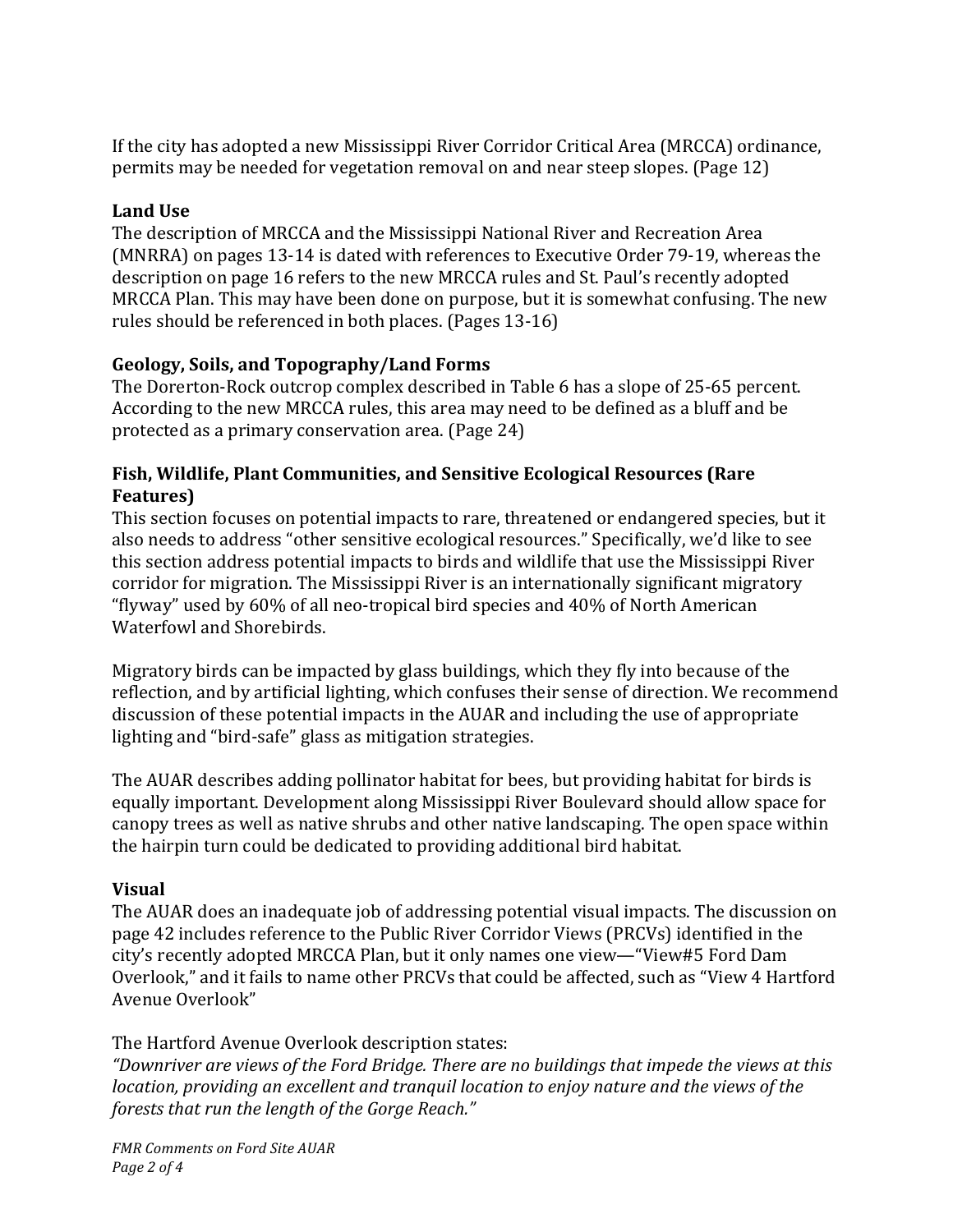The following PRCVs from other communities should also be identified in the AUAR:

- Mississippi Gorge Regional Park
- Minnehaha Regional Park Wabun Picnic Area
- Minnehaha Creek Confluence
- Fort Snelling Historic Site

In reference to the city's new MRCCA Plan, the AUAR states:

"Neither of the proposed scenarios are located in the view range of PRCV and, therefore, will not have an impact on any identified significant public views, which is consistent with Policy *CA-11.* Additionally, the proposed building heights and setback are consistent with the requirements of the MRCCA Districts and Ford MP zoning. The proposed building heights are *lower* (20-48 feet) along the Mississippi River front and gradually increase in height farther into the study area, which supports Policy CA-13."

In addition to our concern that only one PRCV is referenced here, we also disagree with the language that states the building heights are consistent with MRCCA requirements. Some of the proposed buildings within the MRCCA rules' RTC (River Towns and Crossings) District are planned to exceed the 48-foot height limit.

The AUAR should emphasize the need for a visual impact study to be provided when the developer makes their application. They will have to get a CUP or variance from the existing 40-foot height limit, because it's part of the city's existing MRCCA ordinance, which is separate from the Ford master plan.

FMR's main goal is to ensure that the potential visual impacts are robustly evaluated so the public can see how the development's height, shape and materials will impact views from the PRCV sites mentioned above. So far, the visual studies we have seen for the Ford zoning plan look ok, but a final version of the actual project design should also be studied.

We are also concerned that no mitigation strategies have been identified for potential visual impacts. At the very least the mitigation plan should include the use of vegetative screening and minimizing visibility of roof materials during leaf-on conditions.

### **Transportation**

The transportation section of the AUAR does little to address potential impacts to Mississippi River Boulevard, which is likely to get more traffic once the development is occupied. We suggest that the mitigation plan include the following:

- Realign Mississippi River Boulevard at the hairpin turn to create more public open space and/or to restore Hidden Falls
- Reduce the parking lot pavement near the hairpin turn or move it away from the bluff to create more public open space at the bluff top
- Improve bike trail and bike facilities along Mississippi River Boulevard